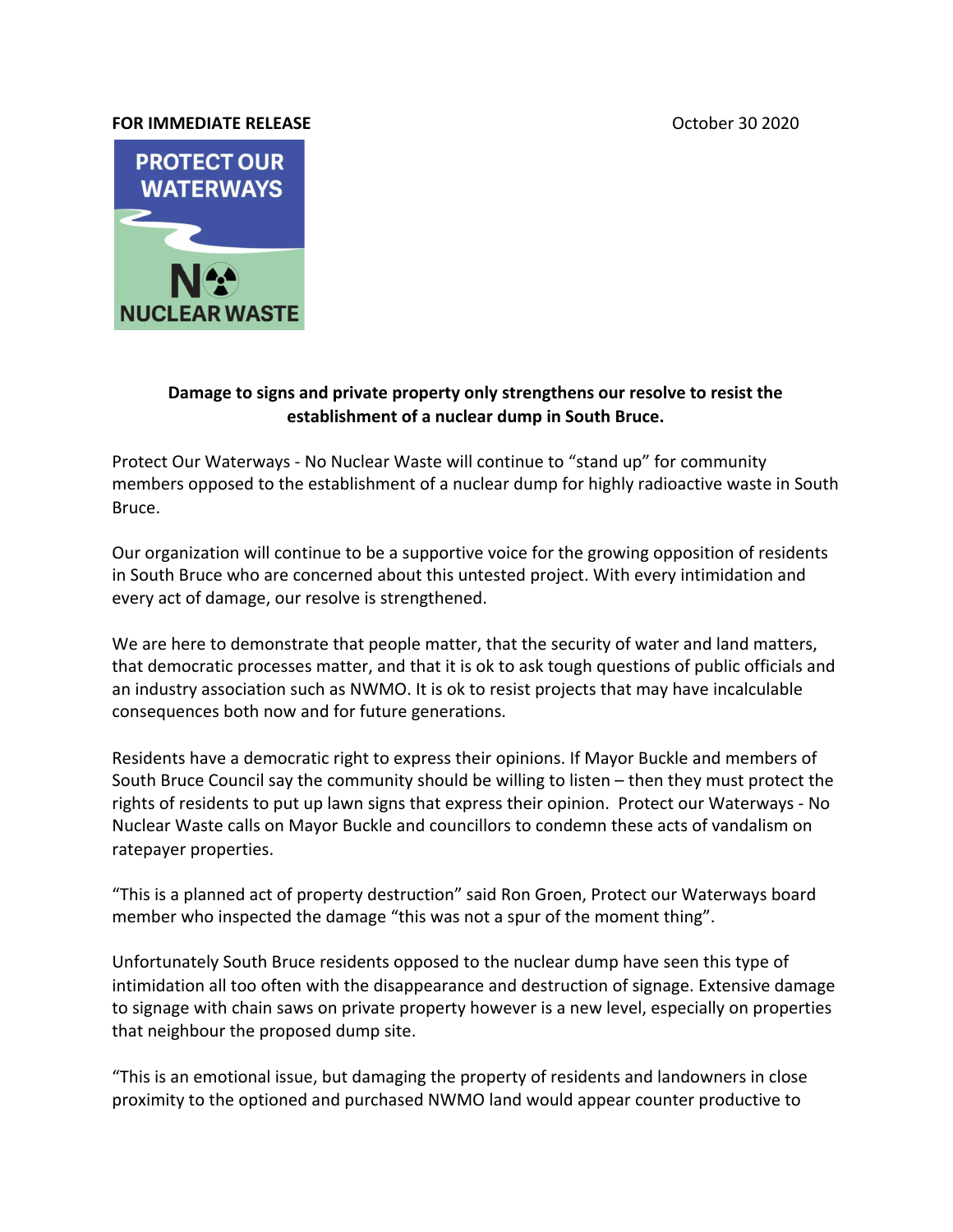winning the favour of those people who directly surround the proposed dump site" said Michelle Stein, President of Protect Our Waterways - No Nuclear Waste. Stein further added "This isn't the best way to win people to your cause and these types of actions are exactly why Protect Our Waterways is needed in the community - signs can be replaced and we will continue to resist through peaceful, yet assertive dialogue".

Community members show their resolve in many ways - with their signs and their voices. Protect Our Waterways - No Nuclear Waste will continue to help raise those voices and request that the NWMO and the council members of South Bruce answer the calls of a large and growing segment of the community for a referendum on the issue.

"This is a demand we will not relent on and our organization will seek all available avenues to bring a democratic vote on this project to the people of South Bruce", said Bill Noll, Vice President of Protect Our Waterways - No Nuclear Waste.

**Take Action Now! For more information visit:** [www.protectsouthbruce-nodgr.org](http://www.protectsouthbruce-nodgr.org/) Email: [nodgrsouthbruce@gmail.com](mailto:nodgrsouthbruce@gmail.com) Tel: (519) 357-7582